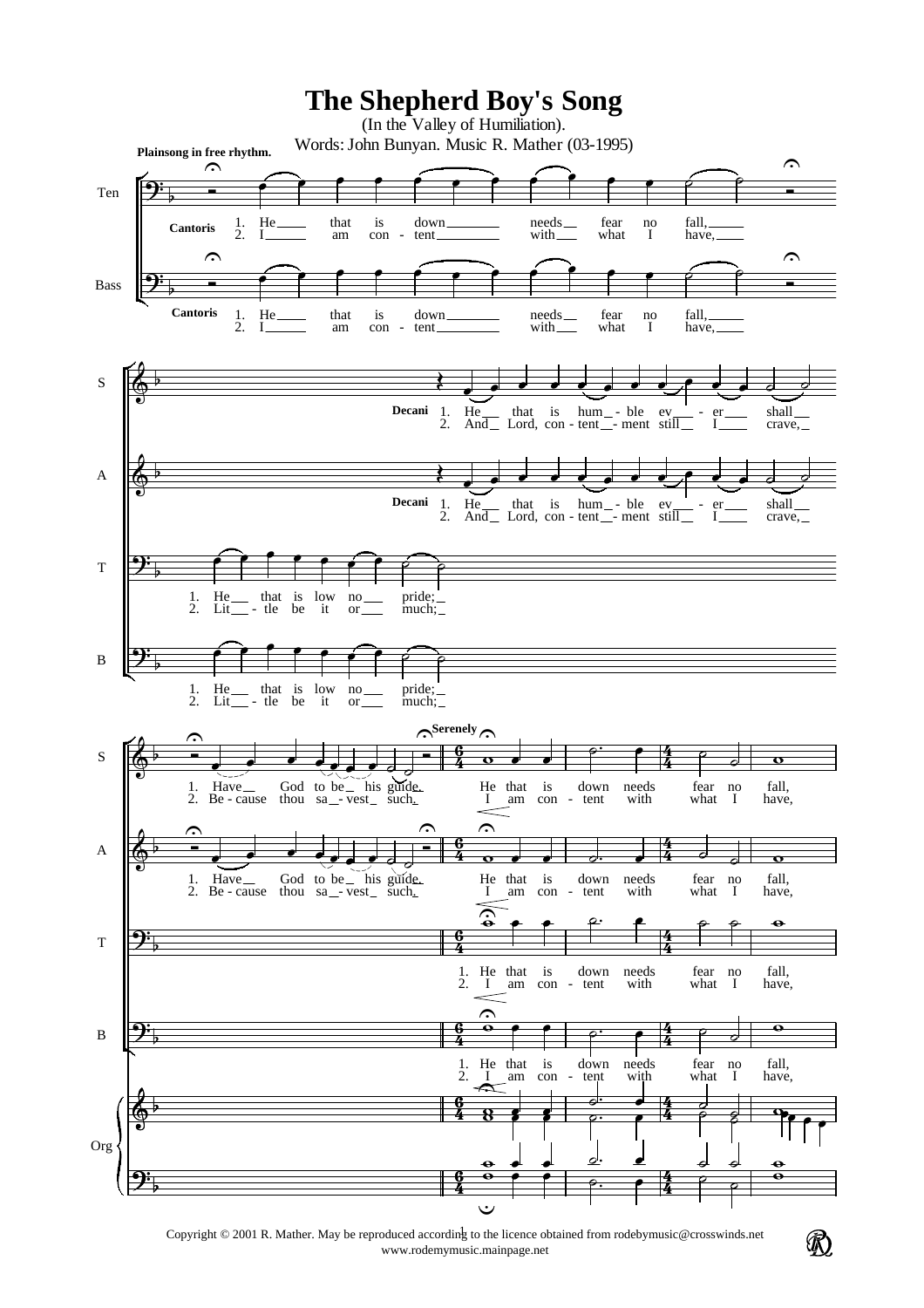



Copyright © 2001 R. Mather. May be reproduced according to the licence obtained from rodebymusic@crosswinds.net www.rodemymusic.mainpage.net

 $^{\circledR}$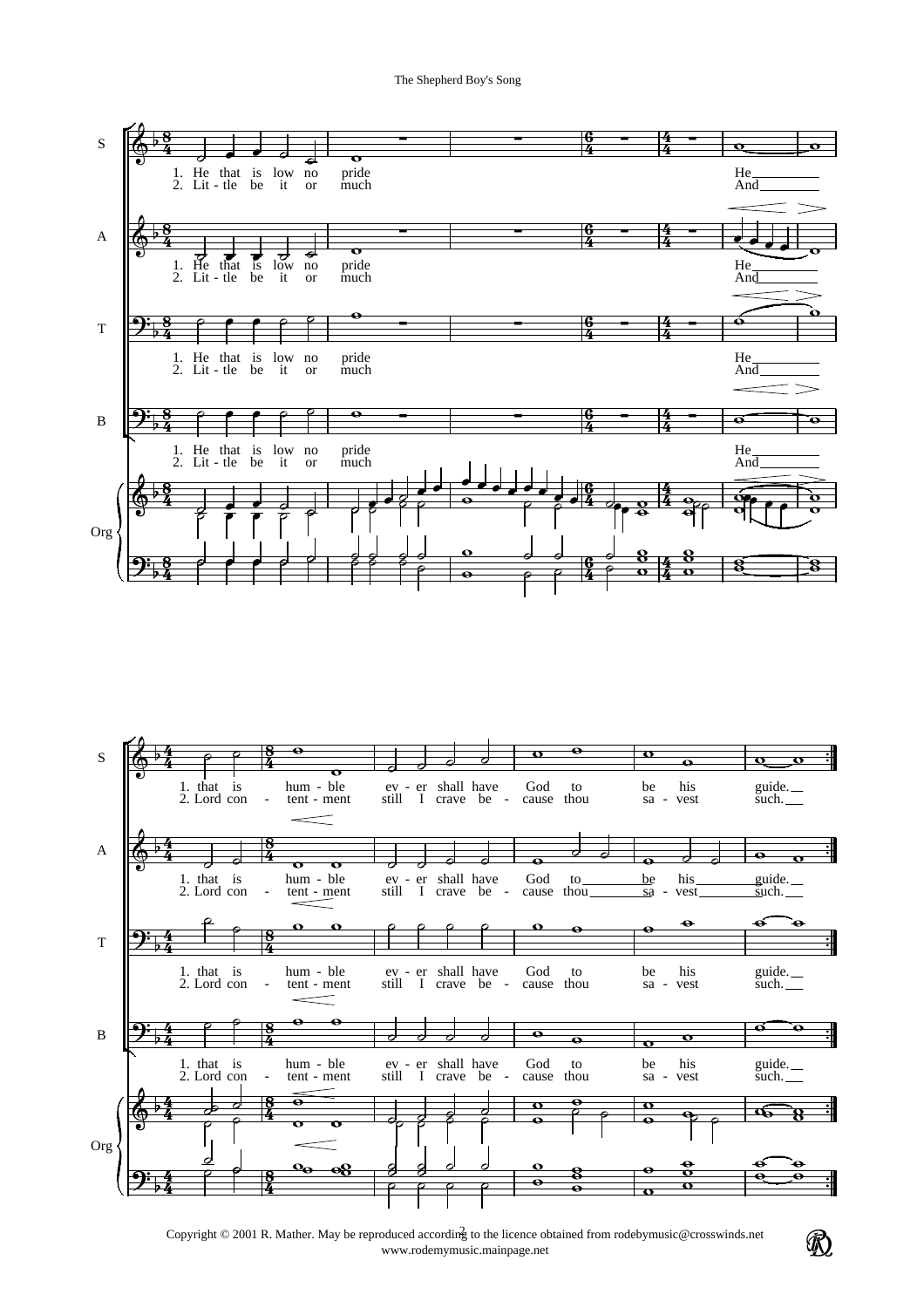The Shepherd Boy's Song







 $^{\circledR}$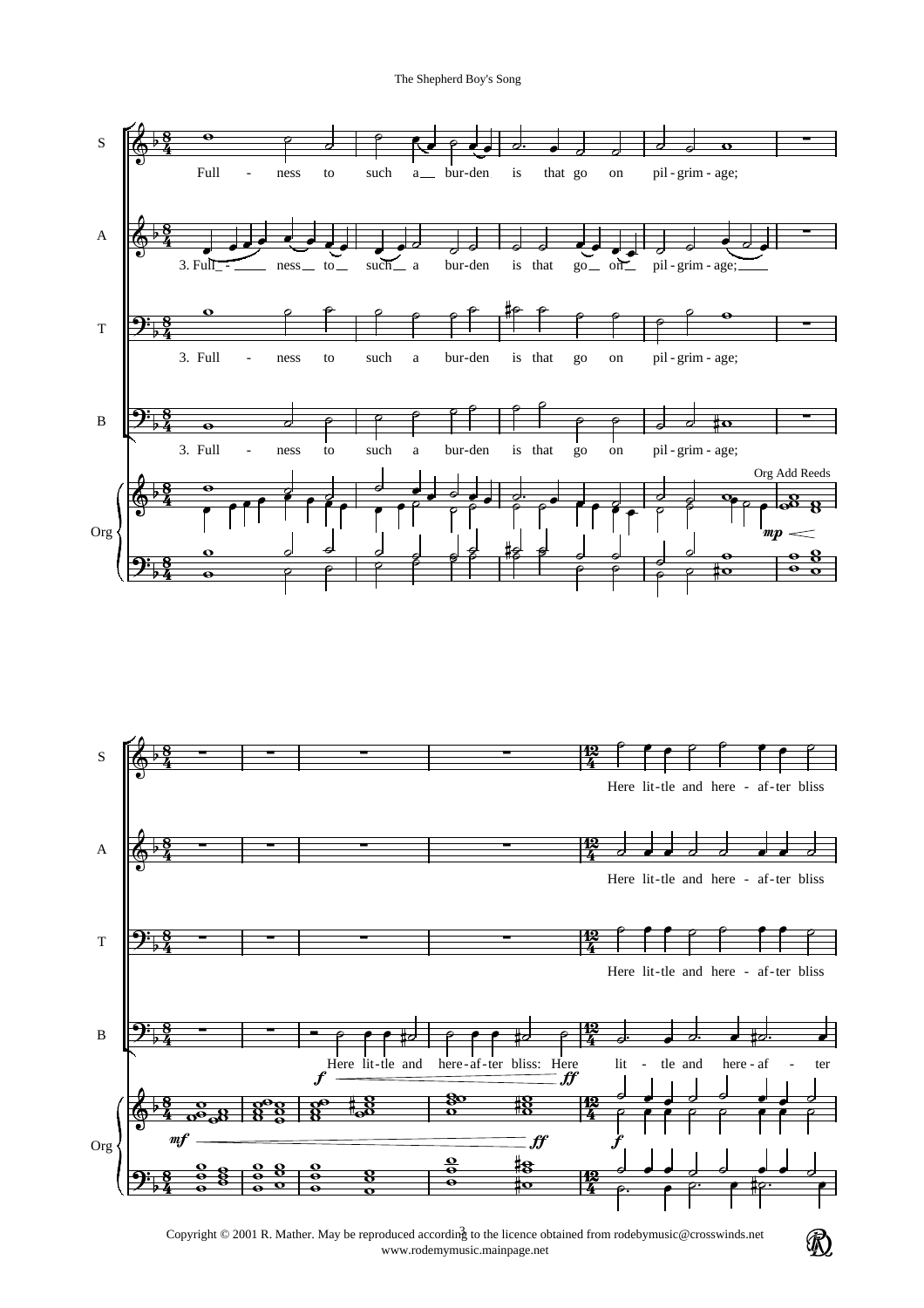

Pauses on rests to be about 1 second.

There is no rall at the final plainsong section.

 $\mathcal{R}$